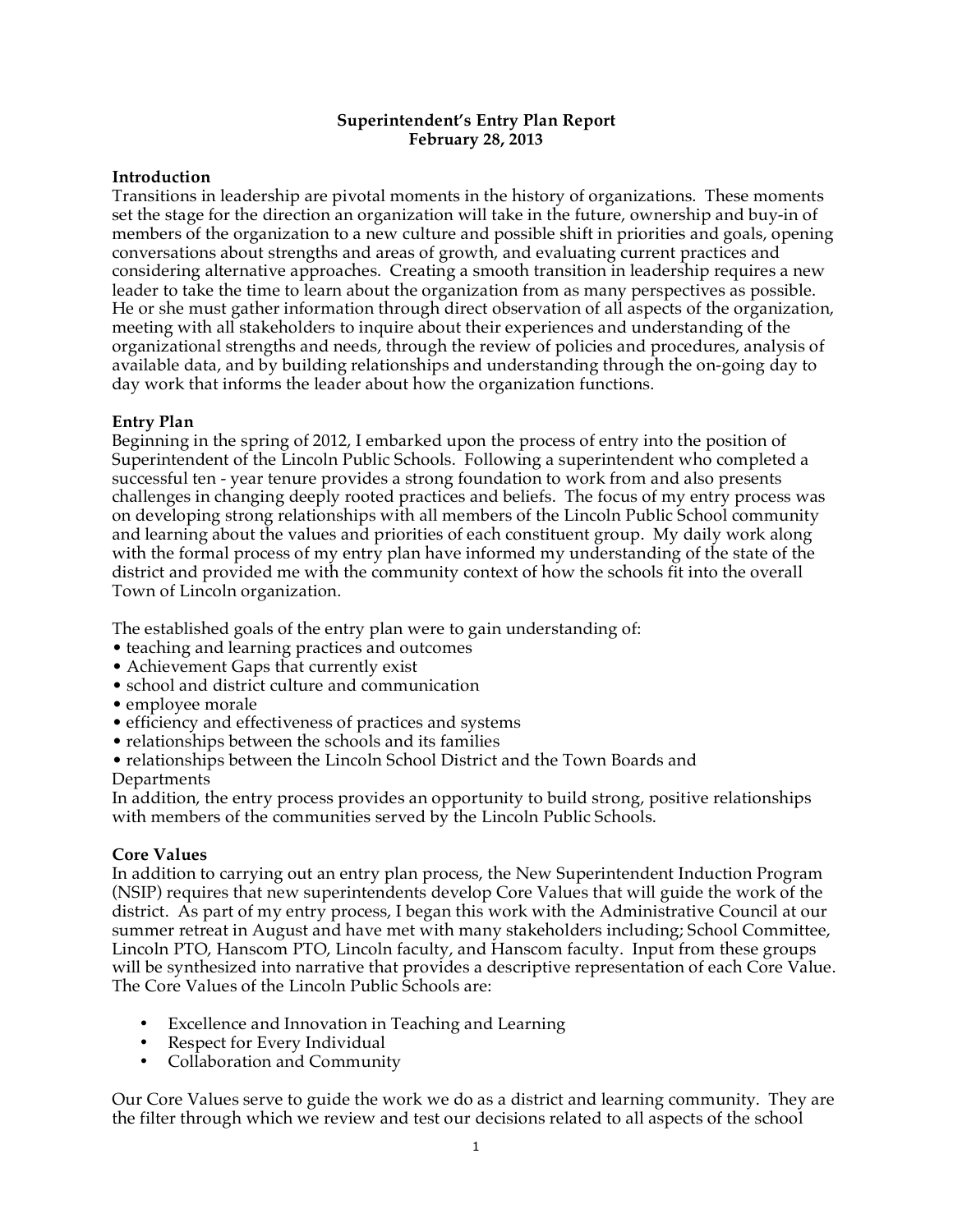district. Over the coming years, continual work will be done to establish the Core Values. As they are referred to and used in our daily interactions and decision-making, they will become a foundation of the district and what we represent.

# **Current Understandings**

While I have learned a great deal about the Lincoln community and the Lincoln Public Schools in particular, I must acknowledge that my understanding is still in the early development stages. There is a great deal for me to learn about the curriculum and programs provided in our schools and how our faculty and staff are organized to meet the needs of all of our students. My current understanding has been informed by my entry interviews, school and classroom observations, regular meetings with the administrative team and administrators and staff that I directly supervise, meetings with parents during Superintendent Office Hours and scheduled appointments, attendance at a variety of community events, and on-going committee work e.g. technology review, student engagement, evaluation PLC and bargaining, and School Building Committee.

# **Teaching and Learning**

The students attending the Lincoln Public Schools are provided with a rich curriculum and wide breadth of experiences. The community held value in arts education, World Languages, and the provision of engineering courses is to be commended. At the middle school level, Academic Extensions provide additional breadth to the curriculum and opportunities for enrichment and support. The development of standards based curriculum, assessment, and reporting is important, valuable work that provides a clear focus for students and teachers on learning as the outcome of their work. Continued development of these practices will lead to increased student learning and more targeted instruction to meet student needs. Lincoln students are provided with a variety of learning experiences outside of the classroom. These include field trips to local resources such as Drumlin Farm, DeCordova Museum, Minuteman National Park, and the Lowell Mills as well as Sargent Camp, Washington D.C., and an overnight experience at the Museum of Science.

In review of our assessment data, it is clear that overall the students of the Lincoln Public Schools achieve at high levels. State assessment data show that high percentages of students are proficient and advanced in all areas. On the Hanscom campus, while levels of achievement are lower compared to the Lincoln campus, the growth measures are very high indicating that in the time spent in the Lincoln Public Schools, students make a great deal of progress. (Specific data can be accessed in the MCAS report to School Committee) District level measures of student learning and growth are under development. The district has several assessments in place including Fountas and Pinnell literacy assessments, common writing assessments, common open response questions in mathematics, and some assessments that are embedded within the curriculum. However, consistency of practice in administering the assessments is still being developed. The methods of tracking student achievement and progress also need further development. Currently, the available student information system does not provide an easily accessible way to input assessment data or utilize the information in meaningful ways. In the next two years, the new statewide educator evaluation system will require districts to identify district determined measures of student growth. Assistance with identifying assessments and systems of tracking student growth will be provided by the DESE. Assessment of student learning is an area that will need to be a focus for the district in the coming years.

As is true across the nation, Achievement Gaps exist in the Lincoln Public Schools. Goal Focused Intervention Plans have been established in order to identify targeted goals for students who are not meeting benchmarks. The district is to be commended for its allocation of resources towards these efforts. Again, the tracking of student progress is an area of continued development and need.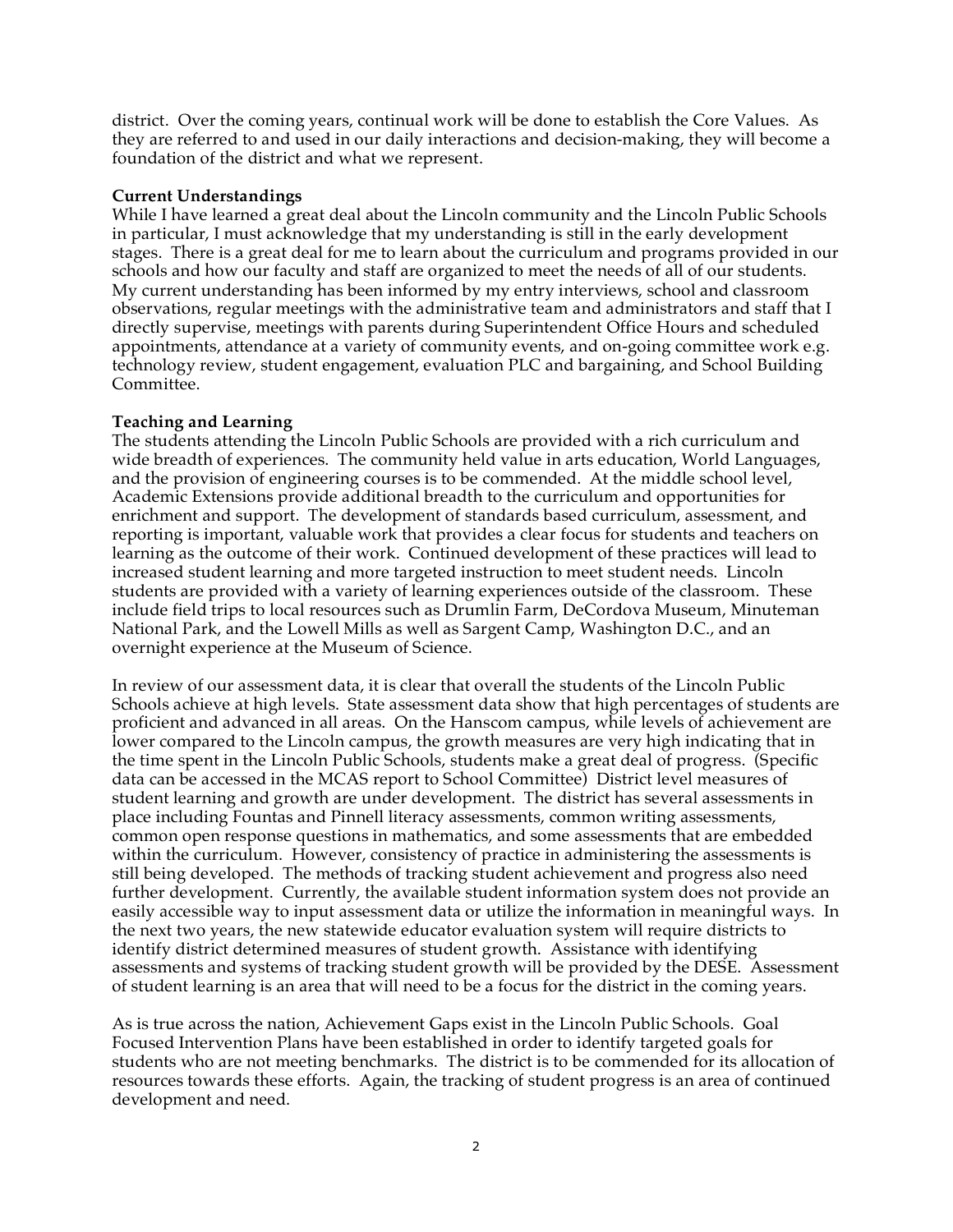I have spent a significant amount of time in each school visiting classrooms in order to directly observe teaching, learning, and our curriculum in action. I have visited classrooms on my own and also conducted observations and walk-throughs with each principal on a regular basis. In addition, I have observed literacy data meetings, team leader meetings, and workshops led by curriculum specialists. The Lincoln Public School District is fortunate to have a talented, dedicated faculty who are highly invested in the growth of their students as learners. The faculty and administrators are also dedicated to their own learning and growth. I have been most appreciative of the willingness of faculty and administrators to engage in conversations about improving teaching and learning. There is a culture of learning and collaboration that is a great asset and should be highly valued.

In entry interviews and meetings with parents and community members, as well as information gathered through a variety of community outreach events, questions about the level of student engagement, high-level critical thinking opportunities, and appropriate differentiation of instruction to meet the range of learners in a class have been raised. This is an area that warrants further investigation and review. A Student Engagement Committee has been established consisting of one School Committee member, the Superintendent and Assistant Superintendent, one Principal, and two faculty members. The work of this committee may help to provide additional information about the level at which students feel invested and engaged in their learning process.

In my classroom observations with principals, we have focused on observing the level of engagement of students in terms of the level of critical thinking required and the purpose and meaning of the learning tasks students are asked to carry out. We also looked for evidence of differentiation for individual student needs. The administrative team is working to develop a common vision of effective teaching and to calibrate our evaluation methods and measures.

#### Technology

There are pockets of technological innovation and consistent integration of instructional technology taking place. This is, of course, more prevalent where 1:1 pilots are taking place. However, the use of technology throughout the district is inconsistent.

Resources have been provided across the district for the integration of technology in classroom instruction. However, there is not a consistent set of tools in every classroom. Having regular access to technology is essential to learning to fully utilize the tools. In addition, it has been difficult to provide the level of professional development needed to ensure that technology is integrated into instruction on a consistent basis. Technology specialists and faculty report the need for more professional development opportunities in order to learn how to use a variety of technology tools. Throughout my entry process I have consistently received feedback about the inconsistency and unreliability of our wireless network. In addition, the available bandwidth does not meet the needs of high-level technology integration.

There is a need for a coordinated vision of technology use across the district. In addition, systems need to be developed for regular maintenance and replacement cycles that are planned for in the budget cycle. Discussion is taking place regarding the addition of a Director of Technology who would oversee and coordinate all aspects of technology including instructional technology integration, oversight of the network and infrastructure, coordination of data management systems, and management of resources.

### **Community Involvement and Support**

In my first six months as Superintendent of the Lincoln Public Schools I have attended a wide variety of community events including PTO sponsored events such as parent meetings, picnics, and bingo. School based community events such as curriculum nights, concerts, and plays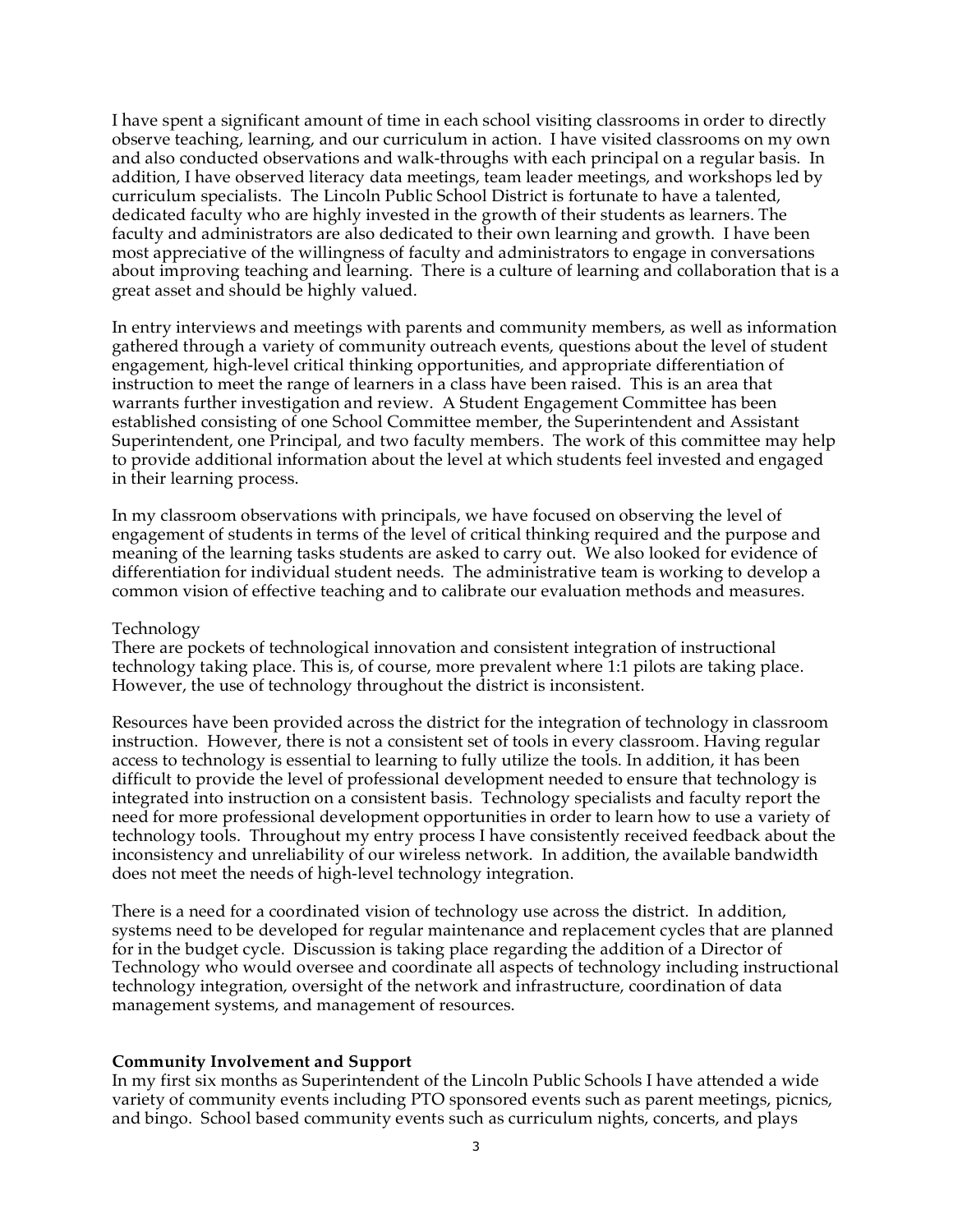provided another view of the community. I have attended Athletic events including cross country, soccer, field hockey, and basketball. I have attended and presented at METCO parent group meetings and Town board and committee meetings including Board of Selectmen, Capital Planning Committee, Finance Committee, Conservation Committee, School Building Committee and of course School Committee meetings. Each of these experiences has added to my understanding of the Lincoln community. I have also learned a great deal about the value the community places on the schools and the current perceptions of the education provided in the schools.

Community involvement in the Town Government process is impressive. I have appreciated the level of discourse that takes place in making decisions related to Town resources. It is highly evident that the Town takes great pride in its resources including the schools. Through the Lincoln School building process, mixed perceptions regarding the value the schools provide in terms of educational outcomes emerged. These communicated perceptions received in both public forums as well as in individual conversations range from a perception that the schools provide an outstanding preK – 8 educational experience in which children thrive as individuals to a perception that many families opt out of the public school system due to a sense that their children's needs will not be met. The range of feedback received raises questions about how we can do a better job of communicating the work that takes place in our schools and the educational outcomes that include yet go beyond test scores.

I am appreciative of the on-going support of the schools provided by the Lincoln and Hanscom PTOs, the METCO Coordinating Council and METCO Parent Group, and the Lincoln School Foundation. As a community, we are fortunate to have such active support groups. In addition, I want to acknowledge the support of the Town Finance Committee through the budget process and support of the school building process. We are a fortunate community to have such strong positive relationships between the school district and the Town management and its boards and committees.

It has been a pleasure working with Police Chief Kevin Mooney, Lt. Kevin Kennedy, and Officer David Regan. They have been a great support and resource to the school district all year but especially in the aftermath of the Sandy Hook event. In addition, I have developed relationships with the Security Forces at Hanscom Air Force Base, in particular Master Sergeant Charlie Humphrey and Master Sergeant Wayne Griggs. Fire Chief Steve Carter has also been a support to the schools as we respond to repeated false alarms in the Lincoln School. I have appreciated the opportunities to develop working relationships with these members of the Town and Base.

The Lincoln School Committee has been an invaluable support throughout my entry process. I am extremely grateful for the collaborative style of the committee and willingness to engage in open conversation regarding all aspects of the schools. Entry interviews with members of the committee have provided insight into current areas of focus for the district and ways of maneuvering through the district and town. They have provided extensive leadership with the Lincoln School building project and development of Town reports. Our collaborative development of a new Superintendent Evaluation process was helpful in understanding the priorities of the School Committee.

#### **Facilities and Resources**

I have learned a great deal in the last six months about the facilities of the Lincoln Public Schools. Both the proposed building projects on the Lincoln and Hanscom campuses and the review of facilities in light of the increased focus on school security have afforded me the opportunity to delve deeply into the current status of our school buildings. This is an area of high need for the district and one of great concern. As we assess each of our schools, it is a bit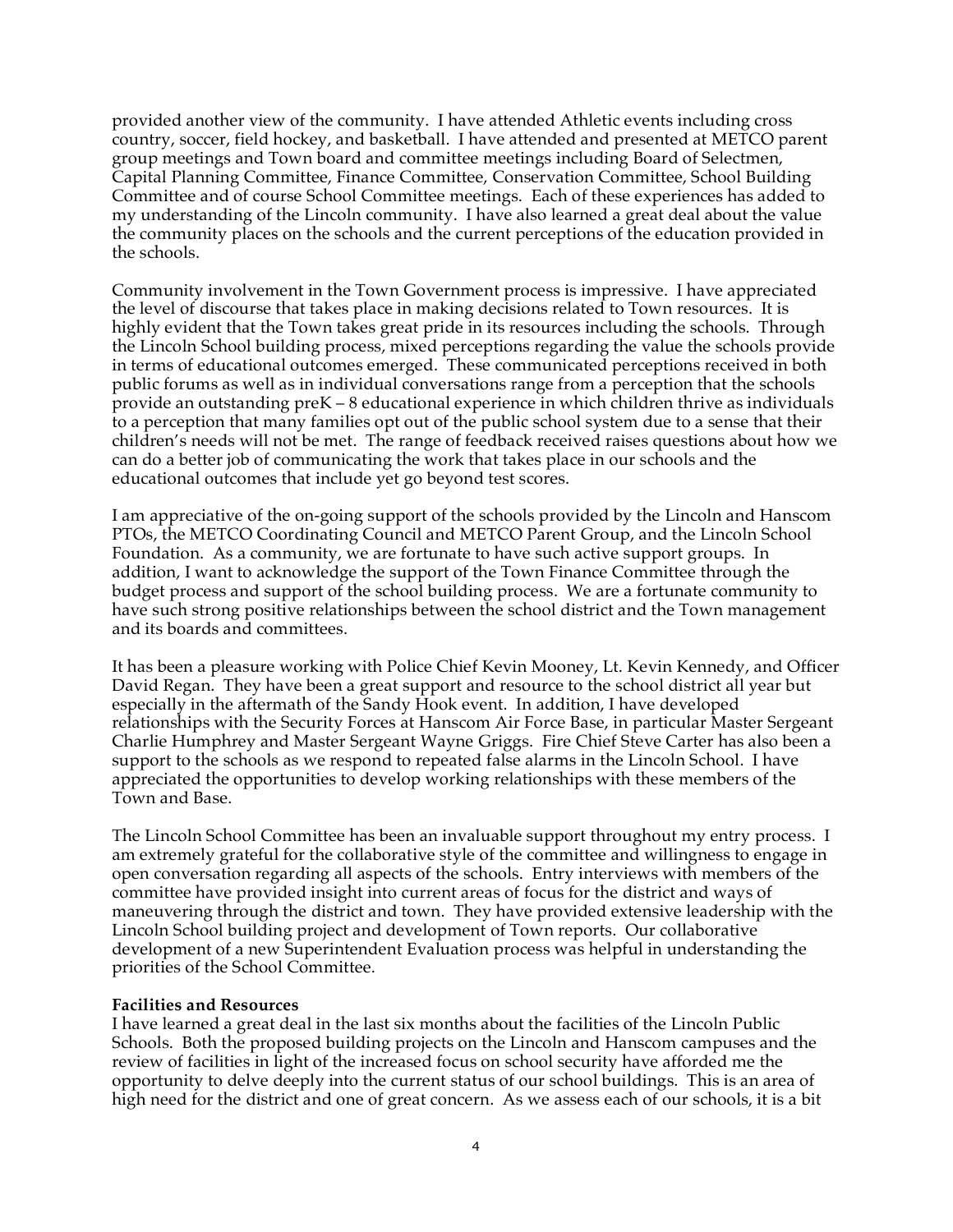overwhelming to consider that we have such a high level of facility needs in all of our schools. These needs will be a focus for the district for several years to come.

The Lincoln Public Schools are fortunate to have the resources available to carry out a high level educational program. Questions have been raised in the community about the Per Pupil Expenditure (PPE) level for the district. The size of the district impacts the expenditure level since the administrative costs are spread over a fewer number of students as compared to our neighboring districts. That being said, the school administration is highly sensitive to our PPE and is committed to ensuring that funds are allocated responsibly as stewards of the Town of Lincoln.

The Lincoln Public Schools are not unique in terms of administration and faculty feeling that our human resources are being stretched very thinly and in many directions. The high number of state mandated initiatives in combination with district and school level goals are exerting a great level of pressure on the human capacity of the district. There is a huge cry to hone in on what is most important and most effective and focus on these areas. The sentiment is that focusing on fewer initiatives will result in better student learning outcomes. The challenge comes in identifying the high impact practices given our limited long range data.

### **Next Steps**

It has been a very challenging and rewarding experience to begin my development as a Superintendent in the Lincoln Public Schools. I am thankful for the opportunity to lead this district and become a part of the Lincoln community. I would like to express my gratitude to the School Committee, parent community, administration, faculty and staff, and community members who have welcomed me into the Lincoln Public Schools. The information provided to me through the entry process has been invaluable as I learn about the strengths and needs of our school district. In the coming months, I will continue to learn and gather information about our district. Working with the School Committee, administrative team, and faculty and staff we will begin to develop a plan of action for the coming years. As I reflect upon all that I have learned, the following guiding questions emerge as the primary areas of focus for our work. The challenge that we face is how to be strategic in our focus to ensure that we are expending our resources on high impact practices that result in the greatest student learning gains. I look forward to our continued work together.

### **Guiding Questions for the Lincoln Public Schools:**

What is our common vision of effective teaching?

How shall we effectively focus on purposeful, meaningful learning that develops high level critical thinking, creativity, communication, and collaborative skills?

How shall we use the supervision and evaluation process to effectively support faculty growth and increase student learning?

How shall we support faculty in developing collaborative goals focused on student learning?

How shall we develop a systematic approach to measuring student progress and evaluating instructional practices?

What practices and measures shall we employ to address our achievement gaps?

How shall we ensure that the academic and social emotional needs of all students are met?